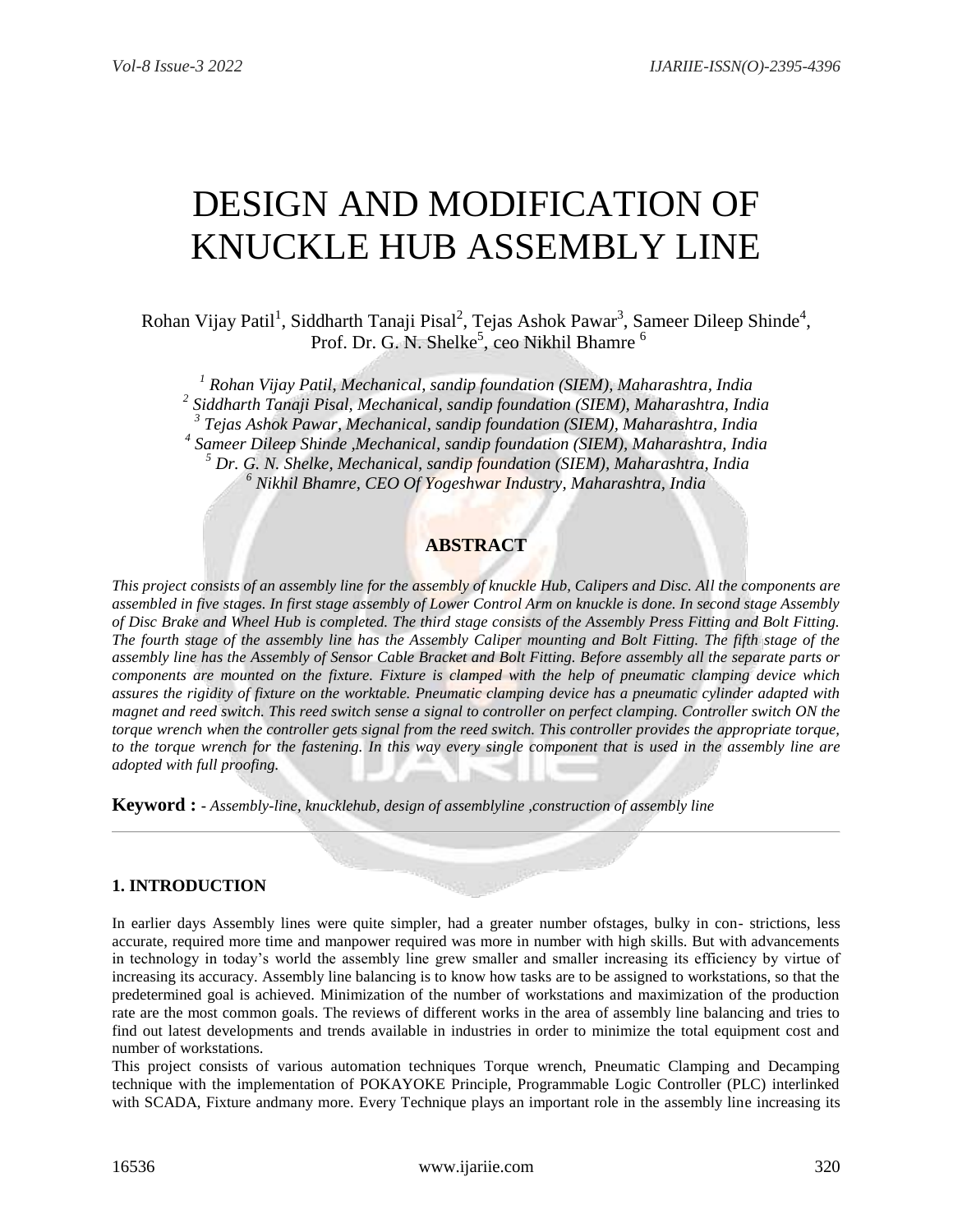reliability. Fixture being an essential part of the assembly line. The design is to be done with high accuracy. The design of a fixture is a highly complex and intuitive process, which require knowledge. Fixture design plays an important role at the setup planning phase. Proper fixture design is crucial for developing product quality in different terms of accuracy, surface finish and precision of the assembled parts. In existing design, the fixture set up is done manually, so the aim of this project is to replace fixture by fixture with pneumatic clamping device to save time for loading and unloading of component. Fixture provides the manufacturer for flexibility in holding forces and to optimize design for assembly operation as well as process function ability.

# **1.1 Objective**

The objective of this project is to overcome the problems faced by industry in the assembly work of the product.

- The main objectives of the project include
- 1. To increase accuracy.
- 2. To increase d precision of assembled product.
- 3. To reduce human interference.
- 4. To reduce errors while doing assembly.
- 5. To make the process of assembling simpler in working
- 6. To reduce workers
- 7. To reduce overall time required for assembly

### **1.2 Methodology**

In this Project of the Assembly Line is done, modelling and manufacturing of various parts, fixtures and assembly line is completed. The modelling of all the parts and fixture is done in different CAD software.

The designing of roller is done on the basis of safety parameters.

The modelled fixture was optimized as it was changed from closed fixture to the open fixture. Also, the material Selection is to be done and selection of standard tool is done. After the theoretical and analytical work, the actual manufacturing was started.

Initially as per the designed dimensions the bars are made. The parted bars were welded according to model. The various parts which were manufactured were assembled according the stages designed in the assembly line. The assembled parts were tested by taking test runs trials. The errors observed in the trials were eliminated by using various optimizing techniques. After the optimization the project was finalized.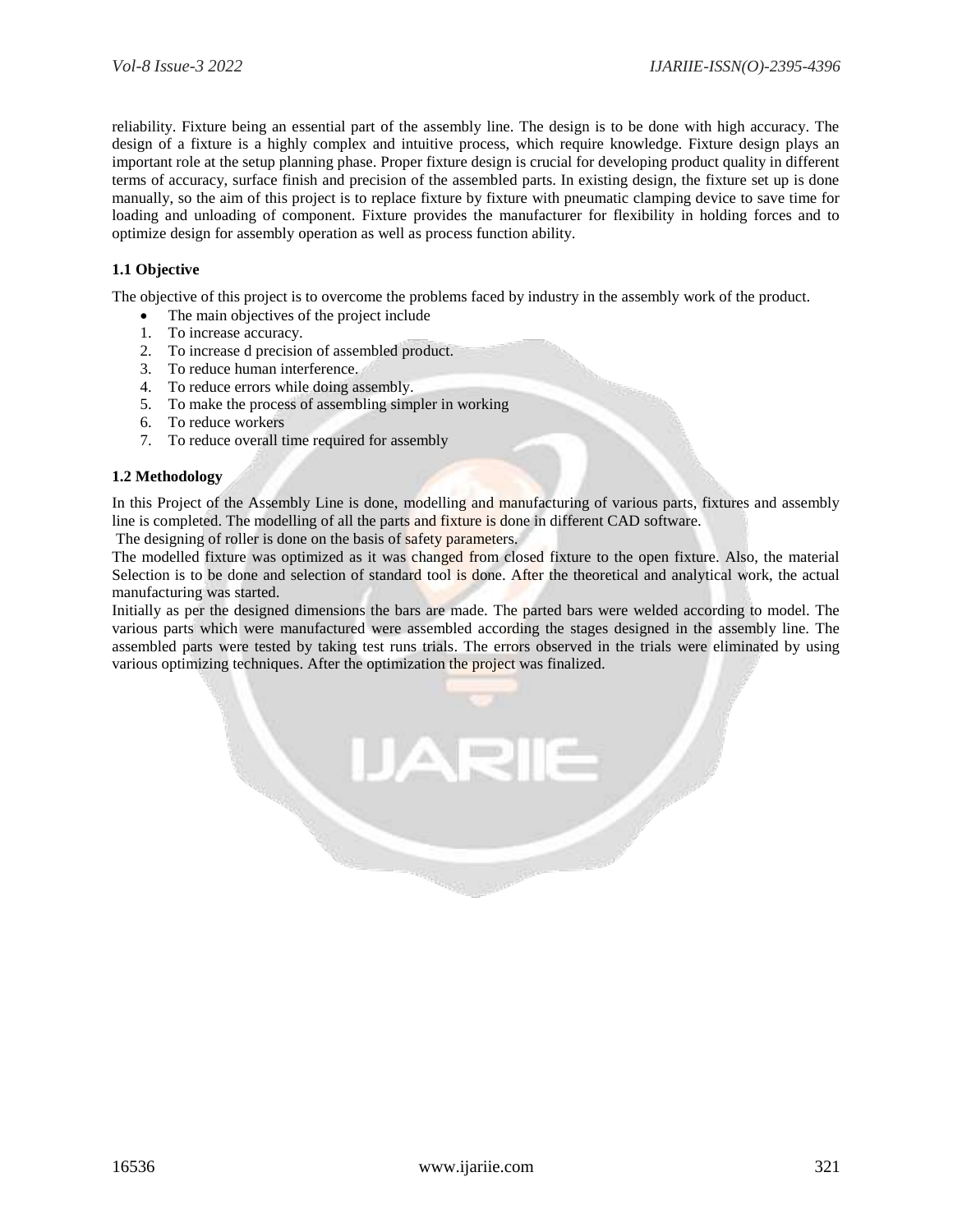

## **2. DESIGN OF ASSEMBLY LINE**

The design of the assembly line is done on the basis of product size, accuracy required, and time required for assembly. The assembly line takes number of products which are unusable when not put together and assemble them into a single product which is then used as one product to perform certain task.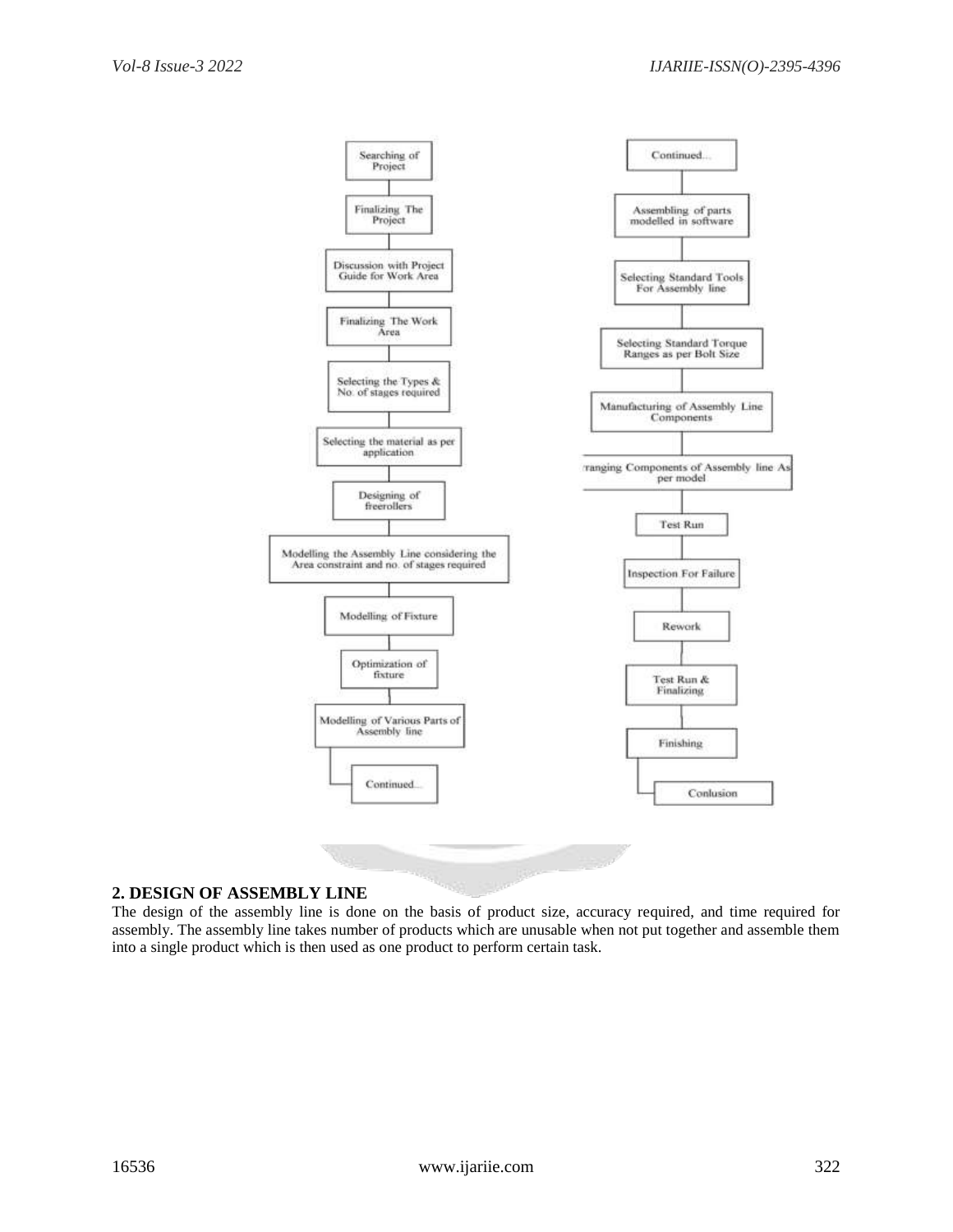

# **2.1 Various stations in Assembly line**

1. Stage 1 LCA Assembly Operation- 01 (LCA Assembly) No of Parts -3 Loading Time (Sec) -20 Unloading Time (Sec)-20 Effective Work Time-70

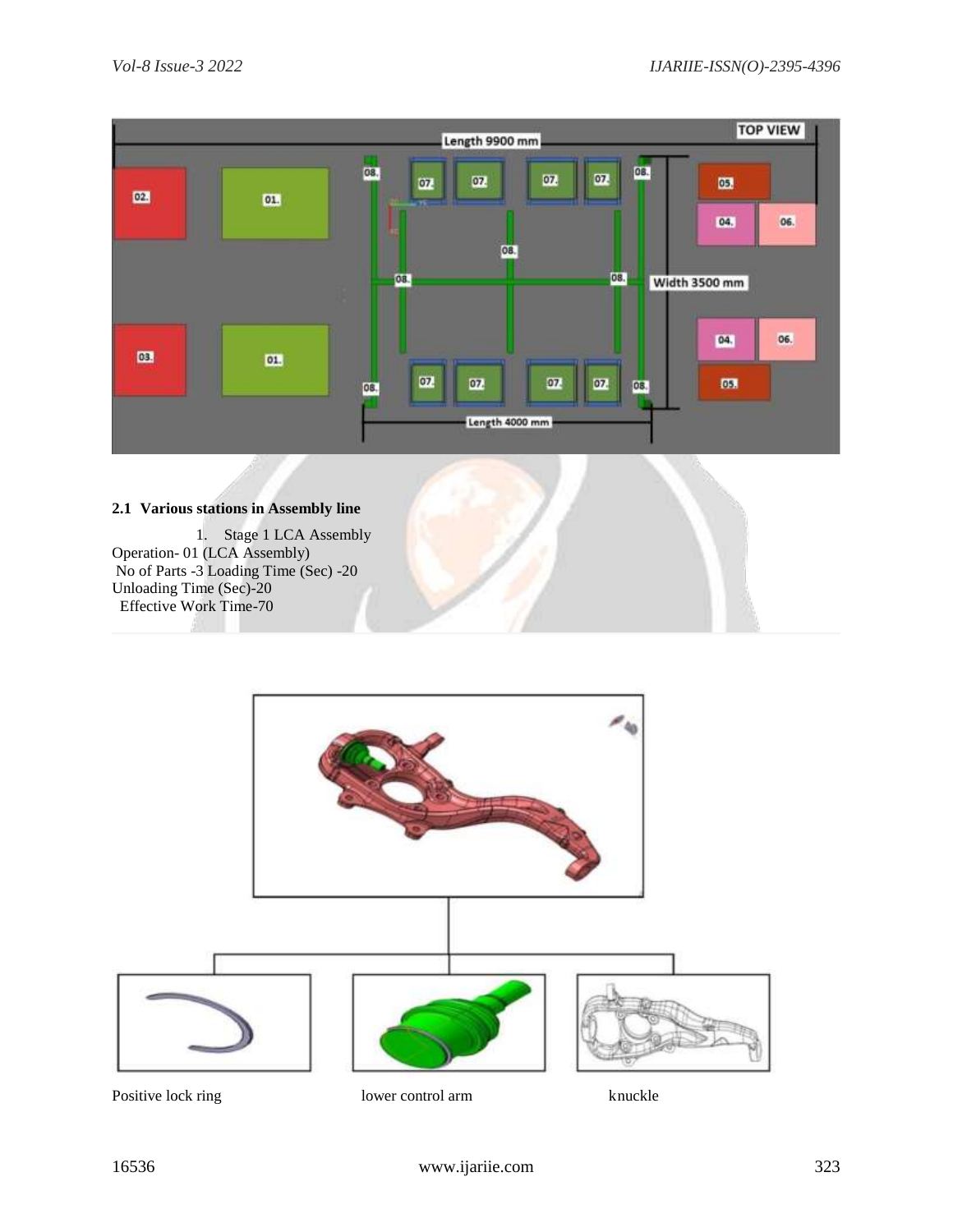2. Stage 2 :Assembly of Disc Brake and Wheel Hub Operation-02 (Assembly of Disc Brake and Wheel Hub) No of Parts -2 Loading Time (Sec) -25 Unloading Time (Sec) -25 Effective Work Time (Sec) - 100 Total Cycle Time (Sec) – 150



Breake disk Wheel hub

In second stage of the Assembly line there are 2 parts which are needed to be assembled namely wheel hub and brake Disc. The Brake Disc is press fitted on the wheel hub. Brake disc is fitted on the hub from bottom side of wheel hub. Disc has recess of diameter equal to wheel hub outer diameter. Disc has holes for putting bolts which will be required for assembling the parts in next stageof assembly. The Bearing is first press fitted on the hub for reducing friction between the knuckle and hub. This bearing ensures the reduction in friction and smooth movement of the wheel on the knuckle hub assembly.

3. Stage 3 :Assembly Press Fitting and Bolt Fitting Operation-03 (Assembly Press Fitting and Bolt Fitting)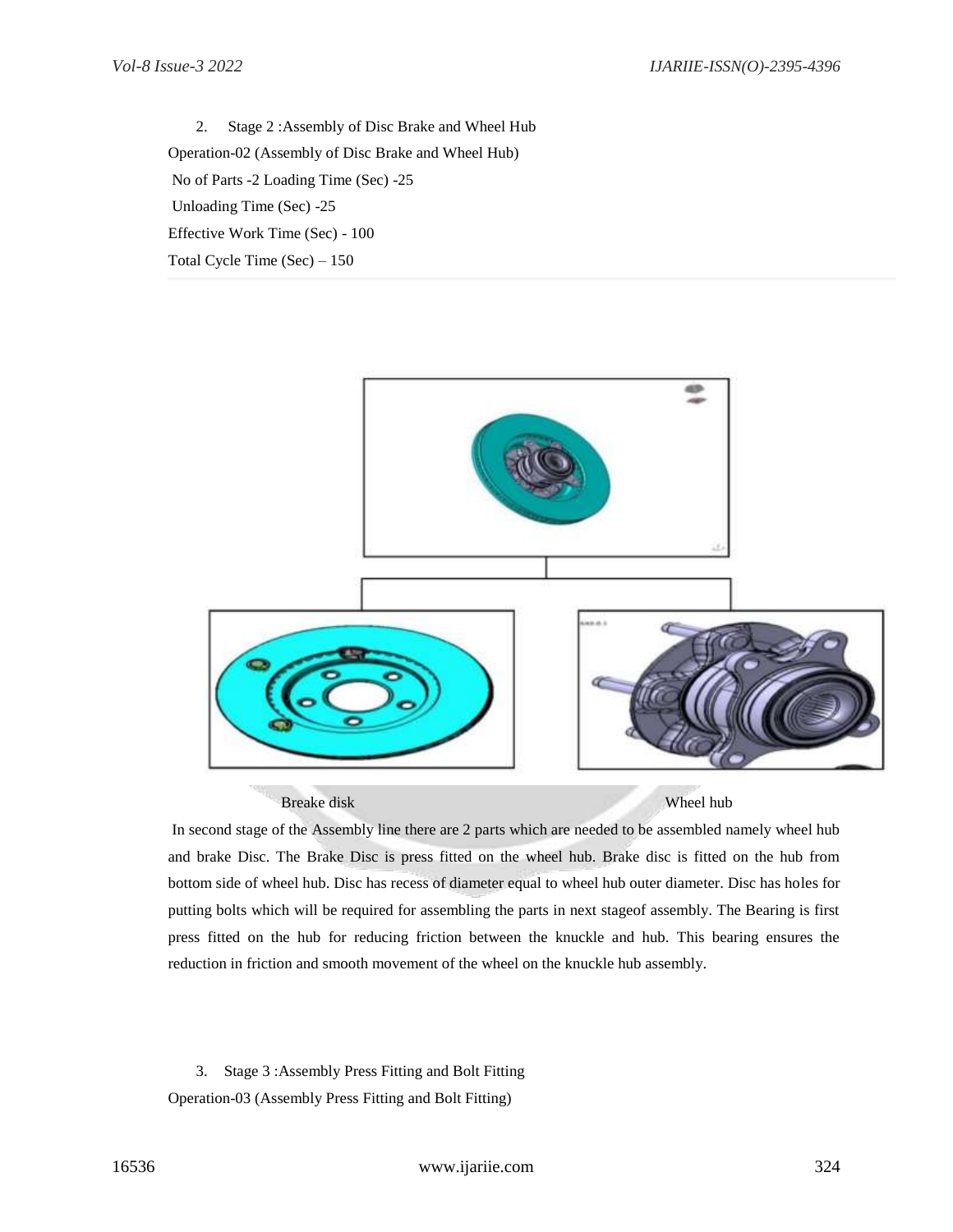No of Parts -4 Loading Time (Sec) -25 Unloading Time (Sec)-25 Effective Work Time (Sec)- 100 Total Cycle Time (Sec) -150



In third stage of the Assembly line there are 4 parts which are needed to be assembled namely the assembled part in the first stage (i.e., the knuckle with LCA), the second stage assembly (i.e., brake Disc and Wheel hub), Wheel Hub Bracket and Bolts. This stage consists of joining the assemblies which are formed in previous two stages whichare assembly of LCA and Knuckle from first stage and assembly of disc brake and wheel hub from second stage. In this stage we use bolts for assembling the parts. The Wheel Hub Bracket is fitted in the hub and the Knuckle this bracket is used for tight fitting of the huband knuckle. This bracket reduces the vibration and gives interference fit between these two components.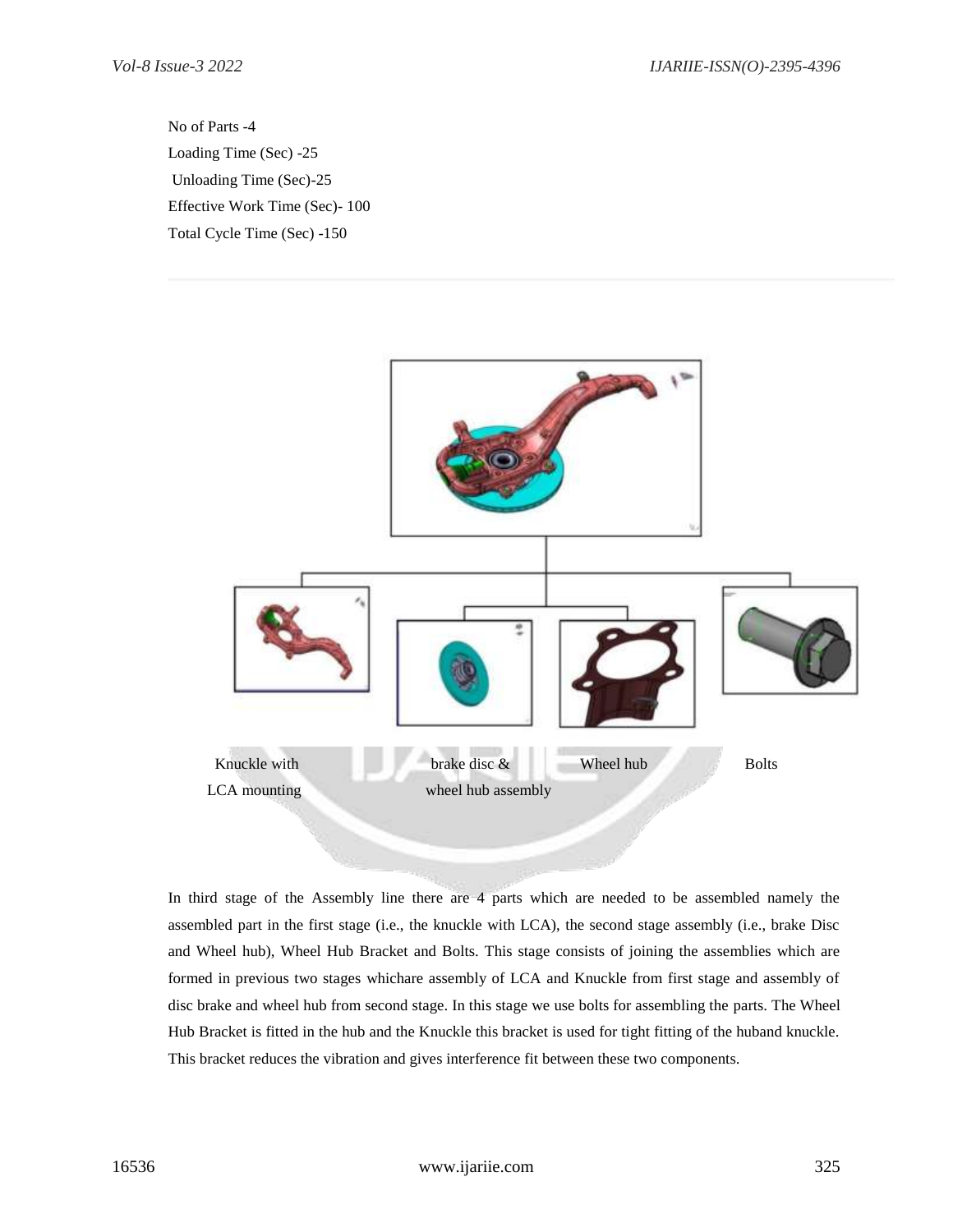### **2.2 Instruments/Components used in assembly line**

The assembly line contents various components which are stated as below:

- 1. Torque Wrench
- 2. Controller
- 3. Fixture
- 4. Pneumatic cylinder
- 5. Roller
- 6. Castor Bearing assembly

Due to use of such type of automation techniques in the assembly line various problems like accuracy and precision, proper fitting, productivity is solved easily and they can be overcome ease. These types of techniques help in improving the productivity of assembly line.

### **2.3 Materials**

Material table

| Sr. No.      | Part                             | Material                  |
|--------------|----------------------------------|---------------------------|
| 01           | Rolling Ball Table               | <b>MS</b>                 |
| 02           | <b>Castor Table</b>              | <b>OHNS</b>               |
| 03           | Storing Bins (Pendent Box)       | <b>HDPE</b>               |
| 04           | Fixture                          | <b>MS WITH AI COATING</b> |
| $05^{\circ}$ | Roller                           | SS304                     |
| $06 -$       | Loading Table                    | MS <sub></sub>            |
| 07.          | <b>Structure For Cross Rails</b> | MS.                       |

# **3. DESIGN OF COMPONENTS**

### **3.1** DESIGN OF ROLLERS

For internal diameter (d) = 17mm & external diameter (D) = 40mm Available bearing is 6203 The bearing specifications are Dynamic load capacity  $(C) = 9.95kN$ Static load Capacity  $(Co) = 4.75kN$ Loading Condition Load Acting in Radial Direction (Fr) =  $40kg \div 40kg = 409.81 = 392.4N \approx 400N$ Load Acting in Axial Direction (Fa) =  $0N$  Expected Life of Bearing = 10000 hr. ∴ P = Fr =  $(400 + 300)$ N (Assume Force Applied by Hand =300N) ∴ P = 700N Calculating life of bearing

Roller Table: Length = 3500 mm Width  $= 500$  mm Height  $= 763$  mm Length of single roller  $= 500$  mm Distance Between Roller (roller table) = 125 mm Outer Diameter of Roller = 40 mm Initial Diameter of Roller = 9 mm

Number of rollers used  $= 28$  roller per table (4 Tables) Caster Table: Length  $= 1100$  mm Width  $= 700$  mm Height  $= 763$  mm Diameter of castor balls  $= 43$  mm Number of castors used  $= 77$  caster balls per table (four castor tables)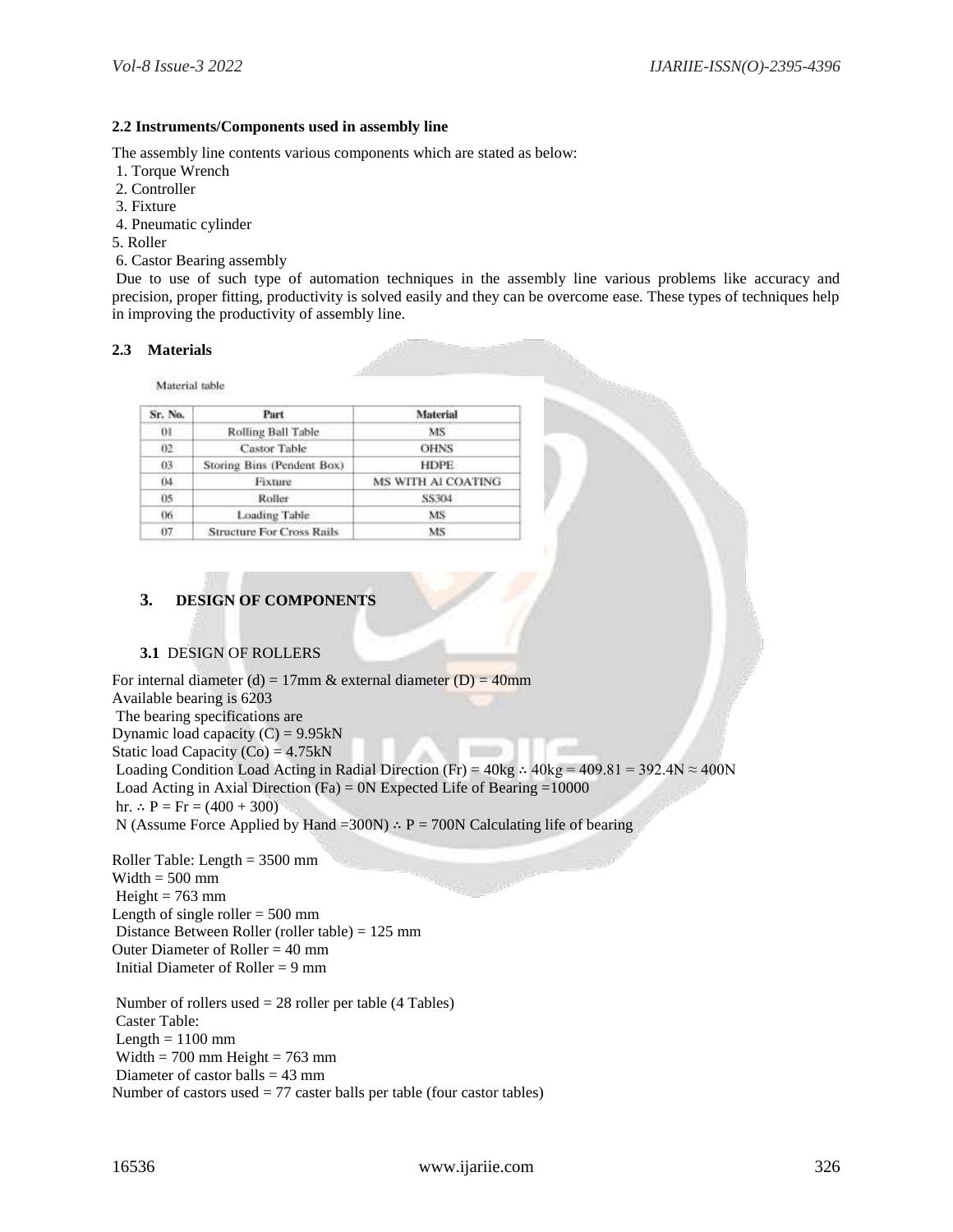Crane Frame: Total Height =3000 mm Rod Height  $= 175$  mm Rod height =  $5400$  mm Thickness of  $Rod = 115$  mm Total width of crane frame = 5200 mM

Fixture: Length  $= 400$  mm Width  $= 450$  mm Number of fixtures required  $= 5$ Holding plate length =  $40 \text{ mm}$  Holding plate width =  $80 \text{ mM}$ Holding plate thickness  $= 75$  mm

Trolley Holder: Length =  $3500$  mm Width  $= 40$  mm V-shape holder for Trey

Assembly Line: Height =  $3175$  mm Length =  $9900$  mm Width  $= 3500$  mm

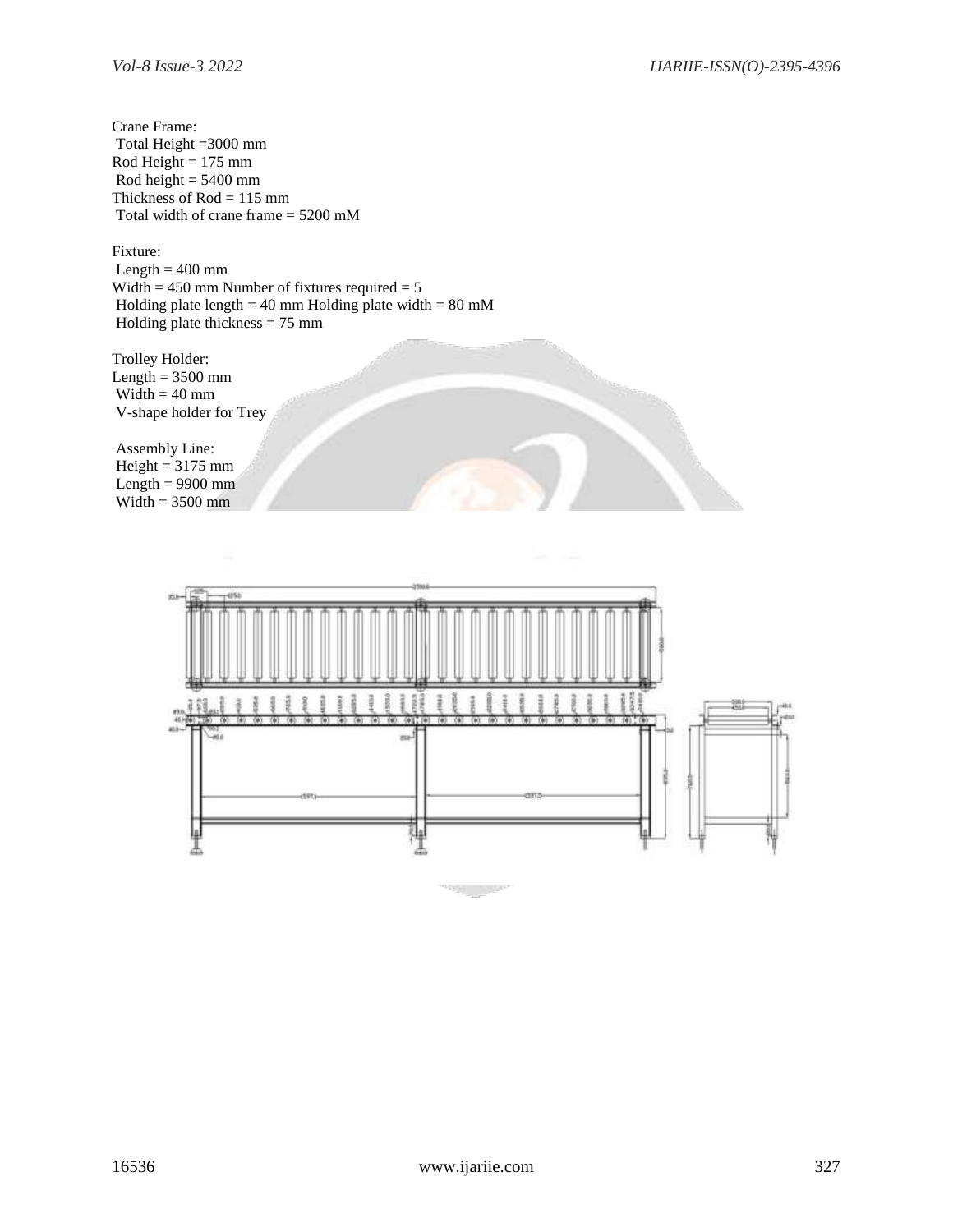

# **4. CONCLUSIONS**

In this project the study of various stages of assembly line components used in the assembly line and their working was done successfully. The modelling of fixture and assembly line was done. The design of roller and bearing was done. The optimization of the fixture by changing its basic design was the initial work done. Instead of making fixture a projected part of knuckle hub we have made a flat fixture with different accessories to hold different elements of knuckle and hub. The manufacturing of modelled parts was done. The manufactured parts were assembled and the completion of assembly line was done. The inspection of the assembly line was completed in presence of Mr. Nikhil Bhamare (CEO). The final submission of project was completed successfully.

### **5. REFERENCES**

[1] Naveen Kumar Dal Gobind Mahto Assembly Line Balancing: A Review of De velopments and Trends in Approach to Industrial Application Global Journal of Researches in Engineering Industrial Engineering Volume 13 Issue 2 Version 1.0 Year 2013

[2] Mohammad Kamal Uddin and Jose Luis Martinez Lustra Assembly Line Balancing and Sequencing Tampere University of Technology Finland February-March 2012

[3] Pachbhail Raut A Review on Design of Fixtures International Journal of Engineering Research and General Science Volume 2, Issue 2, Feb-Mar 2014.